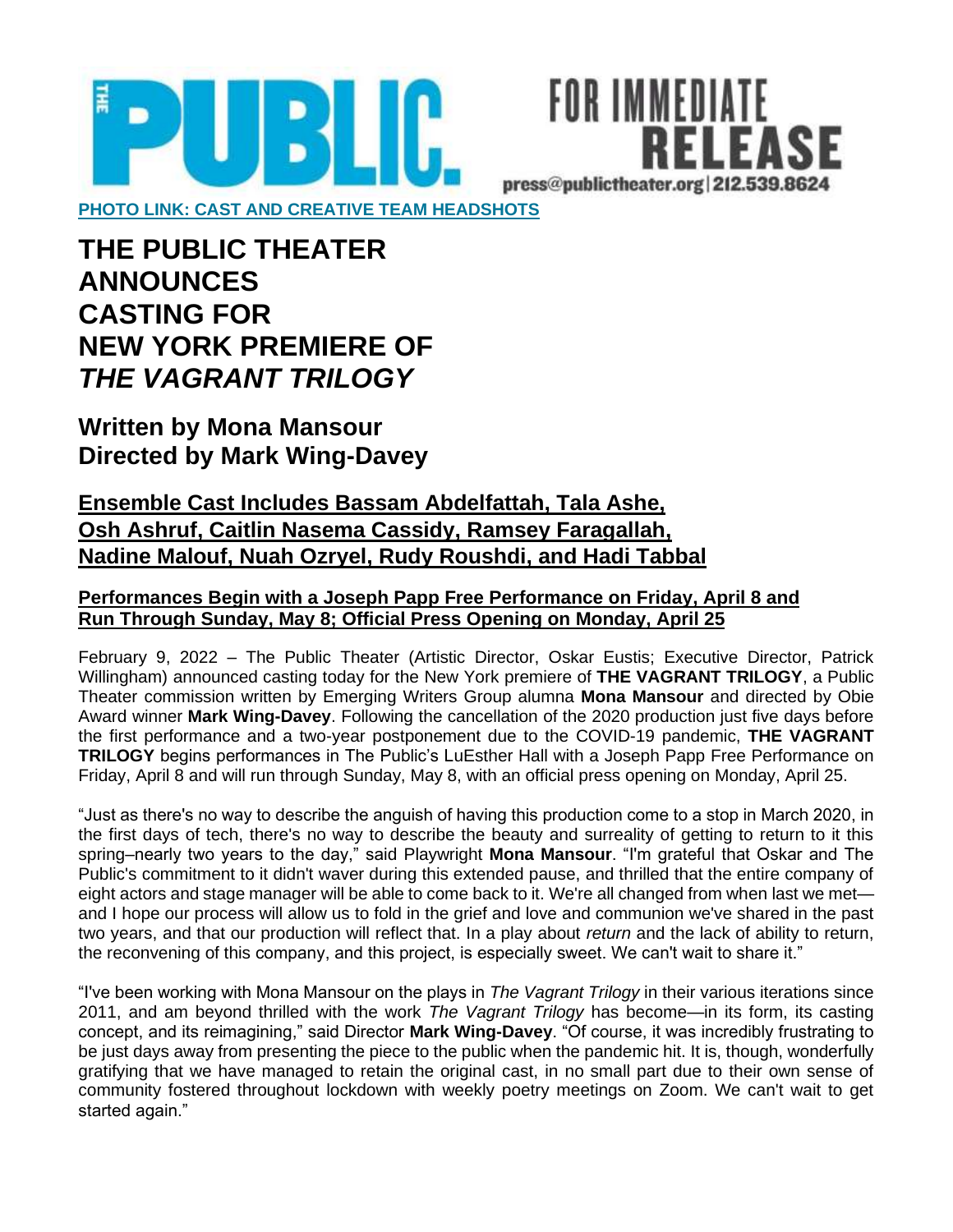The ensemble cast of **THE VAGRANT TRILOGY** includes **Bassam Abdelfattah** (*Adham/Jul Understudy*), **Tala Ashe** (*Abir and Others*), **Osh Ashruf** (*Hamzi and Others*), **Caitlin Nasema Cassidy** (*Abir/Jamila Understudy*), **Ramsey Faragallah** (*Ghassan and Others*), **Nadine Malouf** (*Jamila and Others*), **Nuah Ozryel** (*Hamzi/Ghassan Understudy*), **Rudy Roushdi** (*Jul and Others*), and **Hadi Tabbal** (*Adham*). The cast portrays 19 different characters across several decades.

Mona Mansour, award-winning playwright and alumna of The Public's Emerging Writers Group, delves into the Palestinian struggle for home and identity in **THE VAGRANT TRILOGY**, a single epic story told in three parts. In 1967, Adham, a Palestinian Wordsworth scholar, goes to London with his new wife to deliver a lecture. When war breaks out at home, he must decide in an instant what to do—a choice that will affect the rest of his life. The two parts that follow explore alternate realities based on that decision. Each part in the trilogy speaks to the others, together painting a rare and moving picture of Palestinian displacement and a refugee's life of permanent impermanence. Featuring six actors in 19 different roles, Mansour's drama spans four decades and three generations of a family uprooted by war and politics. Obie Award winner and Drama Desk Award nominee Mark Wing-Davey directs this sweeping new epic about the poetry and pain of losing the place called home.

**THE VAGRANT TRILOGY** will feature scenic design by Allen Moyer; costume design by Dina El-Aziz; lighting design by Reza Behjat; sound design by Tye Hunt Fitzgerald and Sinan Refik Zafar; video design by Greg Emetaz; hair, wigs, and make-up design by Tom Watson; and prop management by Susan Barras and Alexander Wylie. Caroline Englander will serve as production stage manager and Luisa Sánchez Colón will serve as stage manager.

The Public's audience policy requires complete COVID-19 vaccination, including a booster dose (for those eligible according to CDC guidelines), by the date of attendance for access into the facility, theaters, and restaurant. For complete health and safety protocols, visit [Safe At The Public.](http://thepublic.nyc/safeatthepublic)

The Library at The Public has reopened, serving food and drink Tuesday through Sunday beginning at 5:00 p.m. and closing at midnight. The Library will be closed on Mondays. For more information, visi[t](http://www.publictheater.org/) [publictheater.org.](http://www.publictheater.org/)

#### **BIOS:**

**MONA MANSOUR** (*Playwright*). Mansour's play *Beginning Days of True Jubilation* (dir. Scott Illingworth) was conceived with her company SOCIETY and part of New Ohio's Ice Factory Digital Festival in summer 2020. *Unseen* will have its West Coast debut at Oregon Shakespeare Festival in spring 2022, directed by Evren Odcikin. *We Swim, We Talk, We Go to War* premiered at Golden Thread in 2018 (dir. Odcikin). *The Vagrant Trilogy* was presented at Mosaic Theater in June 2018 (dir. Wing-Davey.) Of the trilogy: *The Hour of Feeling* (dir. Wing-Davey) premiered at the Humana Festival at Actors Theatre of Louisville, and an Arabic translation was presented at NYU Abu Dhabi's Arab Voices Festival in 2016. *Urge for Going* was produced at The Public Theater (dir. Hal Brooks) and Golden Thread (dir. Odcikin). *The Vagrant* was commissioned by The Public and workshopped at the Sundance Theater Institute. *The Way West* was produced at Labyrinth (dir. Mimi O'Donnell); Village Theater (dir. Christina Myatt); Steppenwolf (dir. Amy Morton); and Marin Theatre Company (dir. Hayley Finn). Mansour was a member of The Public Theater's Emerging Writers Group. With Tala Manassah, she has written *Falling Down the Stairs*, an EST/Sloan commission. Their play *Dressing* is part *Of Facing Our Truths: Short Plays About Trayvon, Race, and Privilege*, commissioned by the New Black Festival. Commissions include Playwrights Horizons, La Jolla Playhouse, and Oregon Shakespeare Festival's "American Revolutions." Awards include Kesselring Prize, Helen Merrill Award, Whiting Award, Middle East America Playwright Award, MacDowell Colony, and New Dramatists Class of 2020. Mansour writes for NBC's "New Amsterdam" and is working on a script for AMC International.

**MARK WING-DAVEY** (*Director*) has been working on the plays in *The Vagrant Trilogy* in their various iterations since 2011. He first came to prominence with his production of Caryl Churchill's *Mad Forest* (NYTW), initiating his U.S. directing career. Working extensively in New York for NYTW, MTC, Lincoln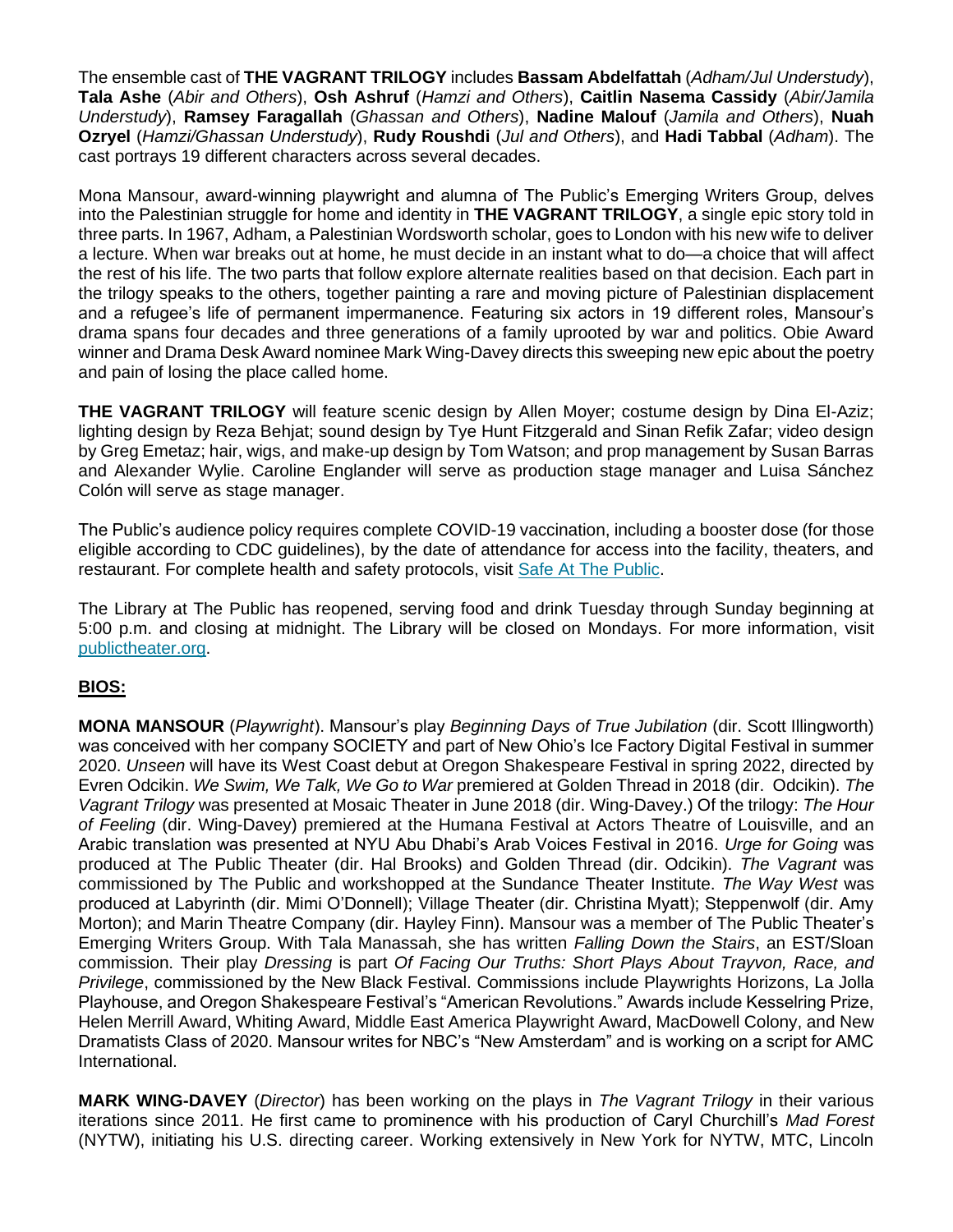Center, Playwrights Horizons, LAByrinth, and, most often, The Public, where *Troilus & Cressida* and *Henry V* (Free Shakespeare in the Park), *School of the Americas*, *Silence Cunning Exile*, *36 Views, Unconditional*, *The Singing Forest,* and *The Skriker* are highlights. Recent work includes Nina Raine's *Consent* and Francis Turnly's *The Great Wave*, his sixth production for Berkeley Rep. He also directed numerous productions of new and classic plays at major regional theaters, London's Royal Court Theatre, National Theatre, the Edinburgh Festival, and musicals in the West End and Australia, including the world premiere of *Dirty Dancing*. He has directed new work by Caryl Churchill, Sarah Ruhl, Mona Mansour, Naomi Iizuka, Carson Kreitzer, Rinne Groff, José Rivera, Keith Reddin, Brett Leonard, Adam Rapp, Tony Kushner, and Craig Lucas, among others, and is currently working on Jean Genet's *The Screens* in a new translation by Caryl Churchill and a new Tim Blake Nelson play *And Then We Were No More.* He lives in NYC, is an Arts Professor at Tisch School of the Arts, and was chair of NYU's Graduate Acting Program for 12 years, from 2008 until 2020.

**BASSAM ABDELFATTAH** (*Adham/Jul Understudy*). Chicago theater credits include *Oslo* (Broadway in Chicago and TimeLine Theatre), *The Invisible Hand* (Steep Theatre), *Ellis Island* (Chicago Sinfonietta and Steep Theatre), *Language Rooms* (Broken Nose Theatre), *Great Expectations* (Silk Road Rising), and *Detour Guide* (Silk Road Rising). TV credits include "The Chi" (Showtime), Philip K. Dick's "Electric Dreams" (Amazon), "NeXt" (Fox Television), "Chicago Med" (NBC), and "Lightyears" (coming soon on Amazon).

**TALA ASHE** (*Abir and Others*). Productions at The Public include *Troilus and Cressida* and *Urge for Going.* Off-Broadway credits include *English (Atlantic/Roundabout), The Profane* (Playwrights Horizons), and *The Who and the What* (LCT3). Regional credits include *Head Over Heels*, *The Happiest Song Plays Last, Troilus and Cressida* (Oregon Shakespeare Festival); *Welcome to Arroyo's* (The Old Globe); and *Love's Labour's Lost* (The Huntington). TV credits include "DC's Legends of Tomorrow," "American Odyssey," "Smash," "Law and Order: CI," "Covert Affairs," "30 Rock," and "Law and Order." BFA: Boston University, LAMDA.

**OSH ASHRUF** (*Hamzi and Others*). Select theater credits include The Guthrie, Abingdon, Prospect, A.R.T., Moscow Art, Garis & Hahn. Select TV credits include "High Maintenance," "Unbreakable Kimmy Schmidt," "The Blacklist," "The Good Fight," "The Looming Tower," "Happyish," "Deadbeat," "Late Night with Seth Meyers," and "Law & Order: SVU*.*" Film credits include *All We Had*. BA/BS: Loyola Chicago; MFA: Harvard University, Presidential Public Service Fellow. Ghanimah is a Teach For America and TEDxBroadway alumnus, as well as a Prince Fellow, Columbia University, and Founder, Broadway For All. @therealnycog

**CAITLIN NASEMA CASSIDY** (*Abir/Jamila Understudy*). Off-Broadway credits include *Pay No Attention to the Girl* and *Marjana* (Target Margin). National tours/regional include *There is a Field* (Tour)*, Paradise*  (Central Square - 2018 Elliot Norton Award for Outstanding Actress), *Matt and Ben* (The Kitchen), and *Anything Goes* (Williamstown). TV credits include "A Crime to Remember." Training: East 15, Shakespeare's Globe, Georgetown. Cassidy is an Inaugural Fellow of The Lab for Global Performance and Politics and Co-Artistic Director of LubDub Theatre Co. @caitlinnasemacassid[y](https://nam10.safelinks.protection.outlook.com/?url=http%3A%2F%2Fcaitlinnasemacassidy.com%2F&data=04%7C01%7C%7C05a2a16cd3e2447c673a08d9d549897d%7C819f3c4644b8404c8220f690820adca2%7C0%7C0%7C637775334106612411%7CUnknown%7CTWFpbGZsb3d8eyJWIjoiMC4wLjAwMDAiLCJQIjoiV2luMzIiLCJBTiI6Ik1haWwiLCJXVCI6Mn0%3D%7C3000&sdata=QVtWd3Yfyo2E33NO5GdN8nvx654SrvJIUT4uUeeq6vY%3D&reserved=0) [caitlinnasemacassidy.com](https://nam10.safelinks.protection.outlook.com/?url=http%3A%2F%2Fcaitlinnasemacassidy.com%2F&data=04%7C01%7C%7C05a2a16cd3e2447c673a08d9d549897d%7C819f3c4644b8404c8220f690820adca2%7C0%7C0%7C637775334106612411%7CUnknown%7CTWFpbGZsb3d8eyJWIjoiMC4wLjAwMDAiLCJQIjoiV2luMzIiLCJBTiI6Ik1haWwiLCJXVCI6Mn0%3D%7C3000&sdata=QVtWd3Yfyo2E33NO5GdN8nvx654SrvJIUT4uUeeq6vY%3D&reserved=0)

**RAMSEY FARAGALLAH** (*Ghassan and Others*) has worked off-Broadway, regionally, at maximum security prisons, and theaters throughout England, Europe, and Australia. On television, he has had numerous recurring and guest star roles. On film, he's worked with Sidney Pollack, Sidney Lumet, and Woody Allen, among others. Voice work includes "This American Life," "Radio Lab," "The Late Show," "Nova," "Playing on Air," and multiple commercials, TV shows, and film. Faragallah studied with Stella Adler and is a member of The Actors Center.

**NADINE MALOUF** (*Jamila and Others*). The Public credits include *A Bright Room Called Day.* Off-Broadway credits include *Dead Are My People* (Next Door at NYTW); *Intractable Woman*, *Oh My Sweet Land* (The Play Company); *queens, The Who & The What* (LCT3); and *Today Is My Birthday* and *Ultimate Beauty Bible* (Page 73). Regional credits include *Yerma* (Huntington); *A Thousand Splendid Suns* (Old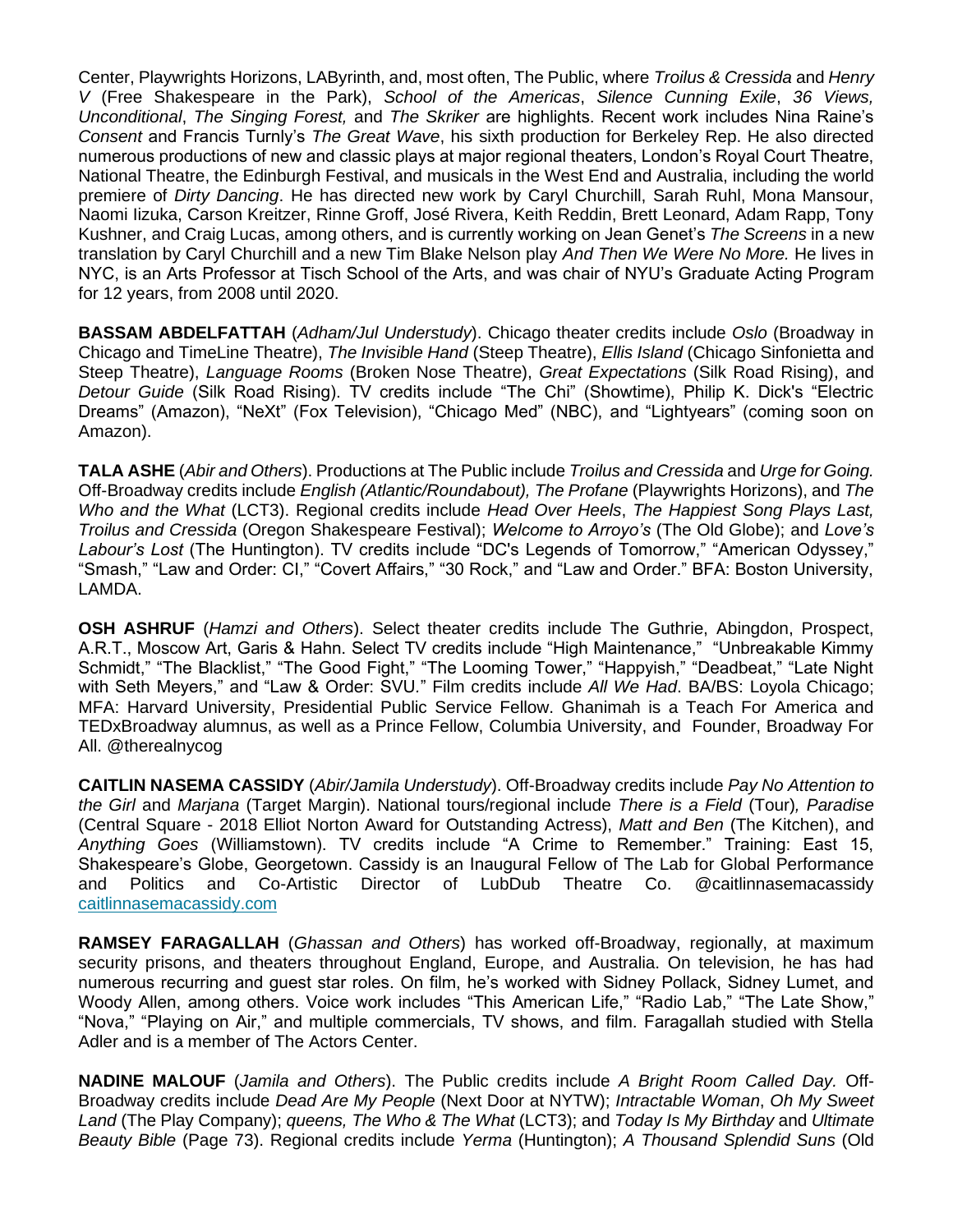Globe/ACT/Theatre Calgary); and *Salomé* (Shakespeare Theatre Company). Television/film work includes "High Fidelity," "High Maintenance," "The Looming Tower," *The Volunteers,* and *May in the Summer*. Malouf received Lincoln Center Theater's 2019 Emerging Artist Award.

**NUAH OZRYEL** (*Hamzi/Ghassan Understudy*). New York theater credits include *The Art of Hijab, Kohl Black*, and *The Right Way to Pray* (FiveMyles); *Rest Upon the Wind* (Skirball Center*);* and *I Come From Syria* (Beit Jeddo). Regional productions include *Hard Cell* (Geva Theatre – Rochester). TV/Film credits include "Madam Secretary" (CBS), "The Other Two" (HBO Max), "Law & Order: SVU" (NBC), "Mr. Robot" (USA), "The Looming Tower" (Hulu), "The Blacklist" (NBC), and *Moments Before* (Lithium Productions). BA: University of Toronto. MFA: Columbia University.

**RUDY ROUSHDI** (*Jul and Others*). He/Him. *The Vagrant Trilogy* is Roushdi's Off-Broadway debut. Select regional credits include *Twelfth Night* (Two River Theater); *King Charles III* (Seattle Rep); *Concrete Orange* (Guthrie Theater); *Hamlet*, *Romeo and Juliet*, *The Importance of Being Earnest*, *Cymbeline,* and the world premiere of Mark St. Germain's *Gertrude and Claudius* (Orlando Shakes); *Bengal Tiger at the Baghdad Zoo* (7 Stages); *The Liar* (Seattle Public Theater); and *The Winter's Tale* (Seattle Shakespeare Company). TV credits include "The Enemy Within" and "Ordinary Joe" (NBC) and "The Resident" (FOX). Roushdi is a graduate of the University of Washington School of Drama Professional Actor Training Program.

**HADI TABBAL** (*Adham*). Off-Broadway credits include *English* (Atlantic Theater). Regional credits include *The Vagrant Trilogy* (Mosaic Theater, DC), *The Hour of Feeling* (Actors Theatre of Louisville's Humana Festival, KY). Film credits include *Rosa* (HBO) and *Circumstance* (Sundance Audience Award). Tabbal played Amir Al-Raisani on NBC's "The Brave*.*" Other TV credits include "Bull" (CBS), "Law & Order: SVU" (NBC), "FBI" (CBS), "The Blacklist" (NBC). MFA in Acting from The New School for Drama. Tabbal was previously an artistic associate for The Sundance Theater Institute and a Fulbright grant recipient from Beirut, Lebanon.

#### **ABOUT THE PUBLIC THEATER:**

**THE PUBLIC** continues the work of its visionary founder Joe Papp as a civic institution engaging, both onstage and off, with some of the most important ideas and social issues of today. Conceived over 60 years ago as one of the nation's first nonprofit theaters, The Public has long operated on the principles that theater is an essential cultural force and that art and culture belong to everyone. Under the leadership of Artistic Director Oskar Eustis and Executive Director Patrick Willingham, The Public's wide breadth of programming includes an annual season of new work at its landmark home at Astor Place, Free Shakespeare in the Park at The Delacorte Theater in Central Park, the Mobile Unit touring throughout New York City's five boroughs, Public Forum, Under the Radar, Public Lab, Public Works, Public Shakespeare Initiative, and Joe's Pub. Since premiering *HAIR* in 1967, The Public continues to create the canon of American Theater and is currently represented on Broadway by the Tony Award-winning musical *Hamilton*  by Lin-Manuel Miranda. Their programs and productions can also be seen regionally across the country and around the world. The Public has received 59 Tony Awards, 184 Obie Awards, 55 Drama Desk Awards, 58 Lortel Awards, 34 Outer Critic Circle Awards, 13 New York Drama Critics' Circle Awards, 58 AUDELCO Awards, 6 Antonyo Awards, and 6 Pulitzer Prizes[.](http://publictheater.org/) [publictheater.org](http://publictheater.org/)

The Public Theater stands in honor of the first inhabitants and our ancestors. We acknowledge the land on which The Public and its theaters stand—the original homeland of the Lenape people—and the painful history of genocide and forced removal from this territory. We honor the generations of stewards, and we pay our respects to the many diverse Indigenous peoples still connected to this land.

**The LuEsther T. Mertz Charitable Trust** provides leadership support for The Public Theater's yearround activities.

### **TICKET INFORMATION**